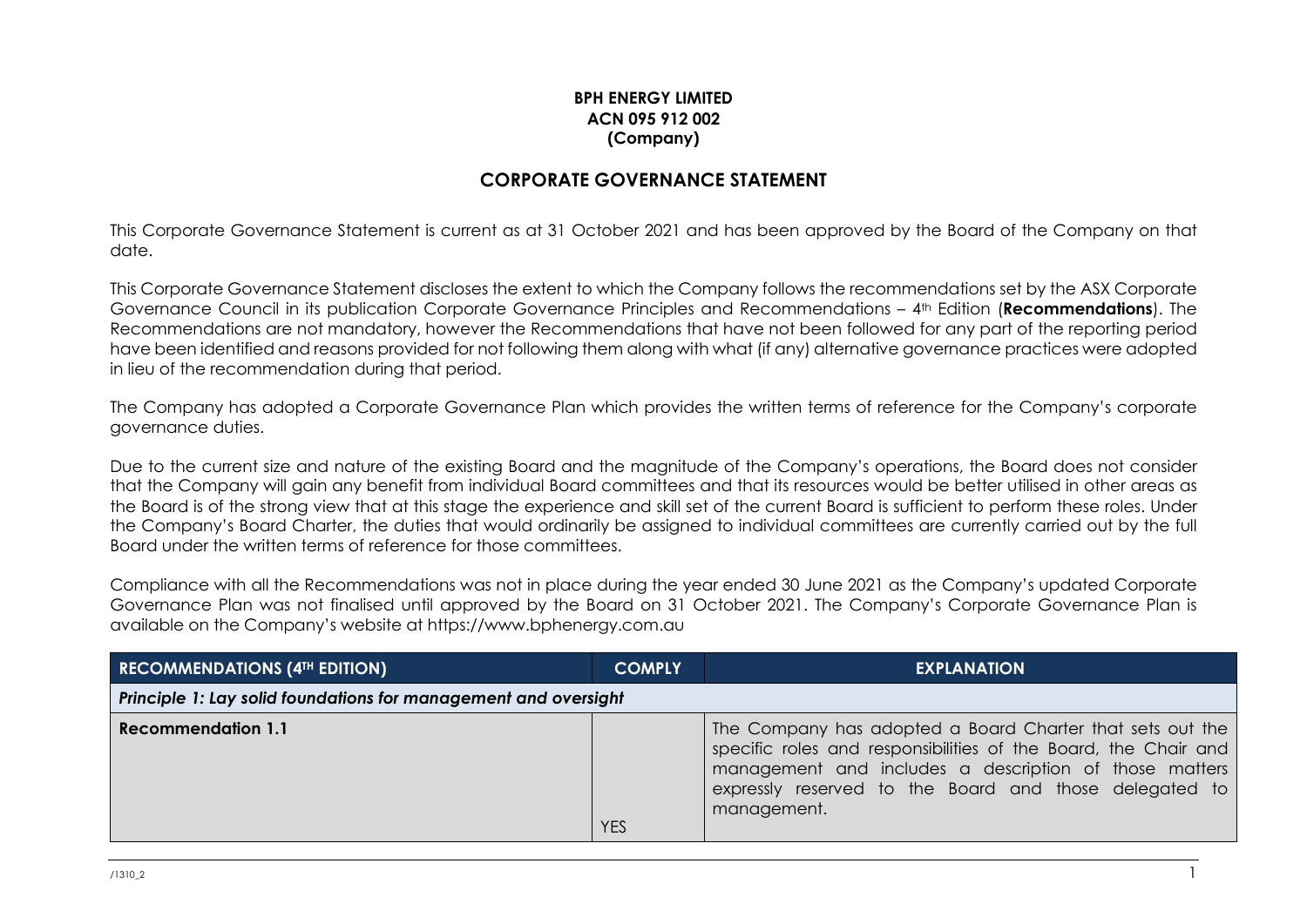|            | <b>RECOMMENDATIONS (4TH EDITION)</b>                                                                                                                                                                                                                                                                                                                               | <b>COMPLY</b>      | <b>EXPLANATION</b>                                                                                                                                                                                                                                                                                                                                                                                                                                                                                                                                                                                                                                                                                                                                                                                                                                                                                                                                                                                                                                                             |
|------------|--------------------------------------------------------------------------------------------------------------------------------------------------------------------------------------------------------------------------------------------------------------------------------------------------------------------------------------------------------------------|--------------------|--------------------------------------------------------------------------------------------------------------------------------------------------------------------------------------------------------------------------------------------------------------------------------------------------------------------------------------------------------------------------------------------------------------------------------------------------------------------------------------------------------------------------------------------------------------------------------------------------------------------------------------------------------------------------------------------------------------------------------------------------------------------------------------------------------------------------------------------------------------------------------------------------------------------------------------------------------------------------------------------------------------------------------------------------------------------------------|
| (a)        | A listed entity should have and disclose a board<br>charter which sets out the respective roles and<br>responsibilities of the Board, the Chair and<br>management, and includes a description of those<br>matters expressly reserved to the Board and those<br>delegated to management.                                                                            |                    | The Board Charter sets out the specific responsibilities of the Board,<br>requirements as to the Board's composition, the roles and<br>responsibilities of the Chair and Company Secretary, the<br>establishment,<br>operation and<br>management<br><b>Board</b><br>of l<br>Committees, Directors' access to Company records and<br>information, details of the Board's relationship with management,<br>details of the Board's performance review and details of the<br>Board's disclosure policy.<br>A copy of the Company's Board Charter, which is part of the<br>Company's Corporate Governance Plan, is available on the<br>Company's website.<br>This recommendation was in place during the year ended 30 June<br>2021.                                                                                                                                                                                                                                                                                                                                                |
| (a)<br>(b) | <b>Recommendation 1.2</b><br>A listed entity should:<br>undertake appropriate checks before appointing<br>a director or senior executive or putting someone<br>forward for election as a Director; and<br>provide security holders with all material<br>information in its possession relevant to a decision<br>on whether or not to elect or re-elect a Director. | YES.<br><b>YES</b> | (a)<br>The Company has guidelines for the appointment and<br>selection of the Board and senior executives in its<br>Corporate Governance Plan. The Company's Nomination<br>Committee Charter (in the Company's Corporate<br>Governance Plan) requires the Nomination Committee (or,<br>in its absence, the Board) to ensure appropriate checks<br>(including checks in respect of character, experience,<br>education, criminal record and bankruptcy history (as<br>appropriate)) are undertaken before appointing a person,<br>or putting forward to security holders a candidate for<br>election, as a Director. In the event of an unsatisfactory<br>check, a Director is required to submit their resignation.<br>Under the Nomination Committee Charter, all material<br>(b)<br>information relevant to a decision on whether or not to<br>elect or re-elect a Director must be provided to security<br>holders in the Notice of Meeting containing the resolution<br>to elect or re-elect a Director.<br>This recommendation was in place during the year ended 30 June |
|            |                                                                                                                                                                                                                                                                                                                                                                    |                    | 2021.                                                                                                                                                                                                                                                                                                                                                                                                                                                                                                                                                                                                                                                                                                                                                                                                                                                                                                                                                                                                                                                                          |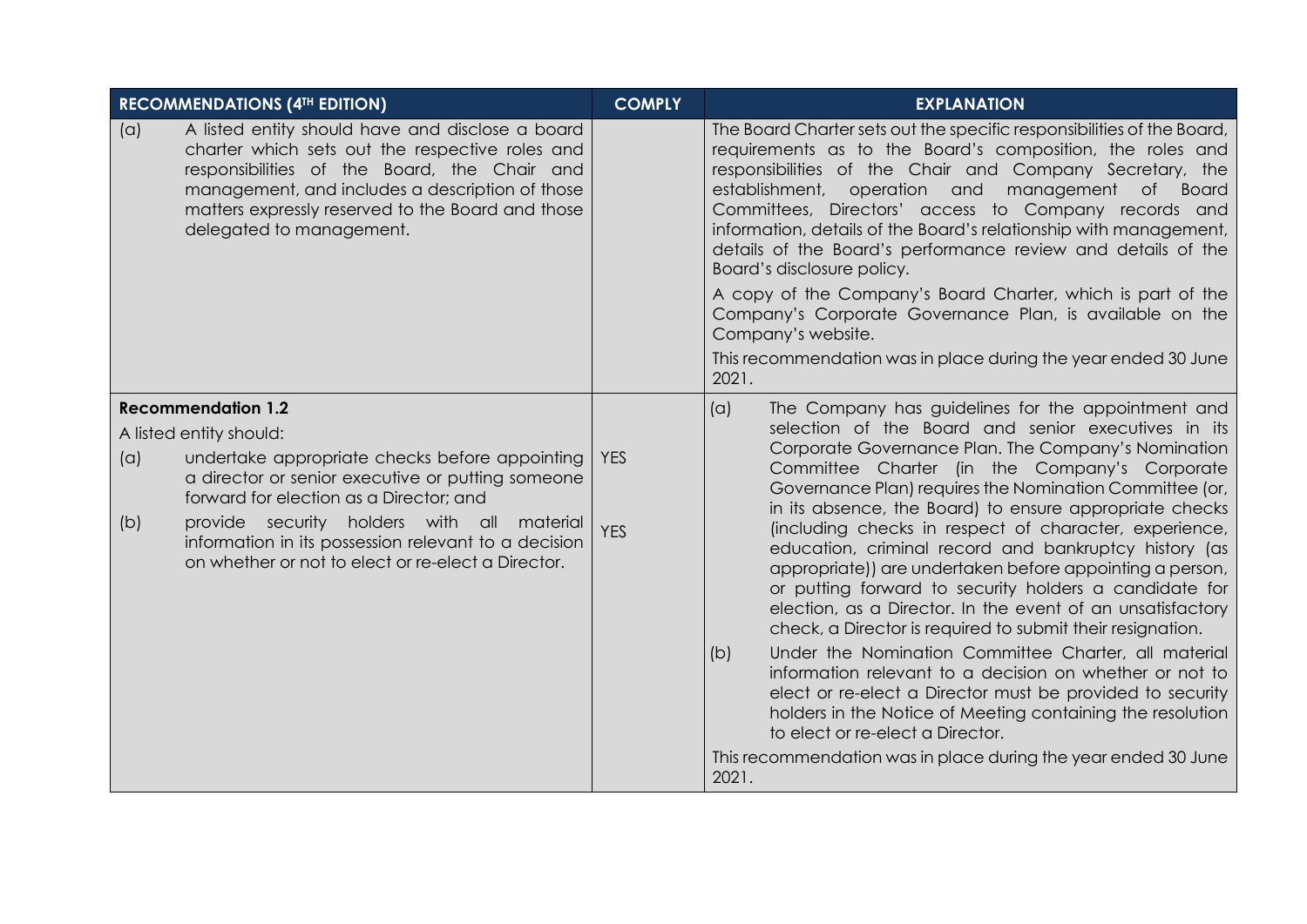|                                                                                                                                                                                                            | <b>RECOMMENDATIONS (4TH EDITION)</b>                                                                                                                                                                                                                                                                                                                                                                                                                       | <b>COMPLY</b>                                    | <b>EXPLANATION</b>                                                                                                                                                                                                                                                                                                                                                                                                                                                                                                                                                                                                                                                                                                                                                                                                                                           |
|------------------------------------------------------------------------------------------------------------------------------------------------------------------------------------------------------------|------------------------------------------------------------------------------------------------------------------------------------------------------------------------------------------------------------------------------------------------------------------------------------------------------------------------------------------------------------------------------------------------------------------------------------------------------------|--------------------------------------------------|--------------------------------------------------------------------------------------------------------------------------------------------------------------------------------------------------------------------------------------------------------------------------------------------------------------------------------------------------------------------------------------------------------------------------------------------------------------------------------------------------------------------------------------------------------------------------------------------------------------------------------------------------------------------------------------------------------------------------------------------------------------------------------------------------------------------------------------------------------------|
| <b>Recommendation 1.3</b><br>A listed entity should have a written agreement with each<br>Director and senior executive setting out the terms of their<br>appointment.                                     |                                                                                                                                                                                                                                                                                                                                                                                                                                                            | <b>YES</b>                                       | The Company's Nomination Committee Charter requires the<br>Nomination Committee (or, in its absence, the Board) to ensure<br>that each Director and senior executive is personally a party to a<br>written agreement with the Company which sets out the terms of<br>that Director's or senior executive's appointment.<br>This recommendation was in place during the year ended 30 June<br>2021.                                                                                                                                                                                                                                                                                                                                                                                                                                                           |
| <b>Recommendation 1.4</b><br>The Company Secretary of a listed entity should be<br>accountable directly to the Board, through the Chair, on all<br>matters to do with the proper functioning of the Board. |                                                                                                                                                                                                                                                                                                                                                                                                                                                            | <b>YES</b>                                       | The Board Charter outlines the roles, responsibility and<br>accountability of the Company Secretary. In accordance with<br>this, the Company Secretary is accountable directly to the Board,<br>through the Chair, on all matters to do with the proper functioning<br>of the Board.<br>This recommendation was in place during the year ended 30 June<br>2021.                                                                                                                                                                                                                                                                                                                                                                                                                                                                                              |
| <b>Recommendation 1.5</b><br>A listed entity should:<br>(a)<br>(b)<br>(C)<br>(i)<br>(ii)<br>(iii)                                                                                                          | have and disclose a diversity policy;<br>through its board or a committee of the board set<br>measurable objectives for achieving gender<br>diversity in the composition of its board, senior<br>executives and workforce generally; and<br>disclose in relation to each reporting period:<br>the measurable objectives set for that<br>period to achieve gender diversity;<br>the entity's progress towards achieving<br>those objectives; and<br>either: | <b>NO</b><br><b>NO</b><br><b>NO</b><br><b>NO</b> | The Company has three directors and no employees and<br>(a)<br>ifs therefore not considered of a size that requires a formal<br>diversity policy.<br>See (a) above<br>(b)<br>The Board did not set measurable gender diversity<br>(C)<br>objectives for the past financial year, because the<br>Company currently has a Board consisting of 3 male<br>Directors and no employees, and therefore setting<br>measurable gender diversity objectives is not considered<br>relevant at this time.<br>the Board did not anticipate there would be a need<br>(i)<br>to appoint any new Directors or senior executives<br>due to the limited nature of the Company's existing<br>and proposed activities and the Board's view that<br>the existing Directors and senior executives have<br>sufficient skill and experience to carry out the<br>Company's plans; and |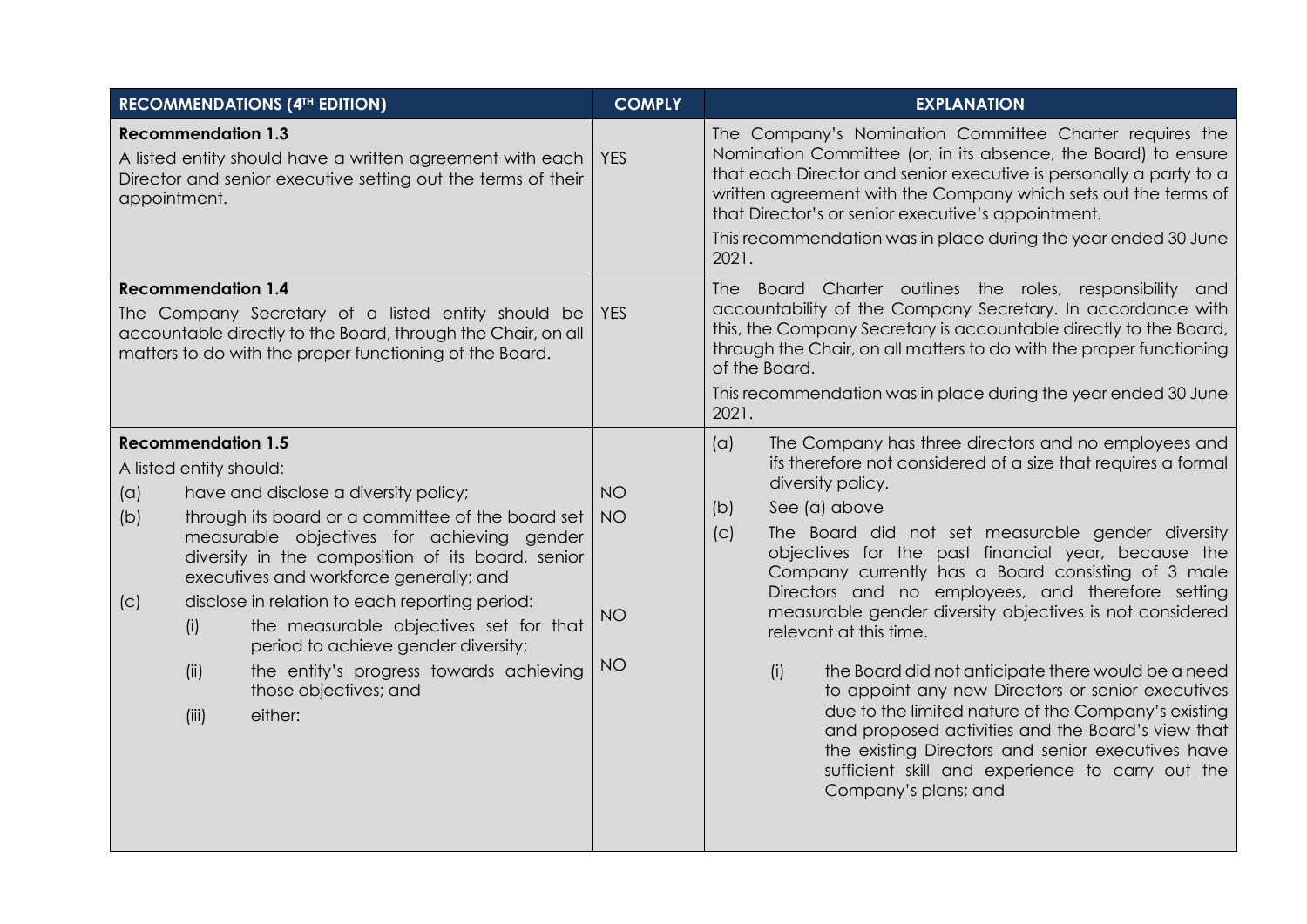|            | <b>RECOMMENDATIONS (4TH EDITION)</b>                                    |                                                                                                                                                                                                                                                                                                                   | <b>COMPLY</b>            |     | <b>EXPLANATION</b> |                                                                                                                                                                                                                                                                                                                                                                                            |  |
|------------|-------------------------------------------------------------------------|-------------------------------------------------------------------------------------------------------------------------------------------------------------------------------------------------------------------------------------------------------------------------------------------------------------------|--------------------------|-----|--------------------|--------------------------------------------------------------------------------------------------------------------------------------------------------------------------------------------------------------------------------------------------------------------------------------------------------------------------------------------------------------------------------------------|--|
|            | (A)                                                                     | the respective proportions of men<br>and women on the Board, in<br>senior executive positions and<br>across the whole workforce<br>(including how the entity has<br>defined "senior executive" for<br>these purposes); or                                                                                         | <b>YES</b>               |     | (ii)<br>(iii)      | if it became necessary to appoint any new<br>Directors or senior executives, the Board has<br>determined a policy of appointing the best person<br>for the job; and<br>the Company currently has a Board consisting of 3<br>male Directors and no employees.                                                                                                                               |  |
|            | (B)                                                                     | if the entity is a "relevant<br>employer" under the Workplace<br>Gender Equality Act, the entity's<br>most recent "Gender Equality<br>Indicators", as defined in the<br>Workplace Gender Equality Act.                                                                                                            |                          |     |                    |                                                                                                                                                                                                                                                                                                                                                                                            |  |
|            | (C)                                                                     | If the entity was in the S&P / ASX<br>300 Index at the commencement<br>of the reporting period,<br>the<br>objective<br>measurable<br>for<br>achieving gender diversity in the<br>composition of its board should<br>be to have not less than 30% of its<br>directors of each gender within a<br>specified period. |                          |     |                    |                                                                                                                                                                                                                                                                                                                                                                                            |  |
| (a)<br>(b) | <b>Recommendation 1.6</b><br>A listed entity should:<br>of that period. | have and disclose a process for periodically<br>evaluating the performance of the Board, its<br>committees and individual Directors; and<br>disclose for each reporting period whether a<br>performance evaluation has been undertaken in<br>accordance with that process during or in respect                    | <b>YES</b><br><b>YES</b> | (a) |                    | The Company's Nomination Committee (or, in its absence,<br>the Board) is responsible for evaluating the performance of<br>the Board, its committees and individual Directors on an<br>annual basis. It may do so with the aid of an independent<br>advisor. The process for this is set out in the Company's<br>Corporate Governance Plan, which is available on the<br>Company's website. |  |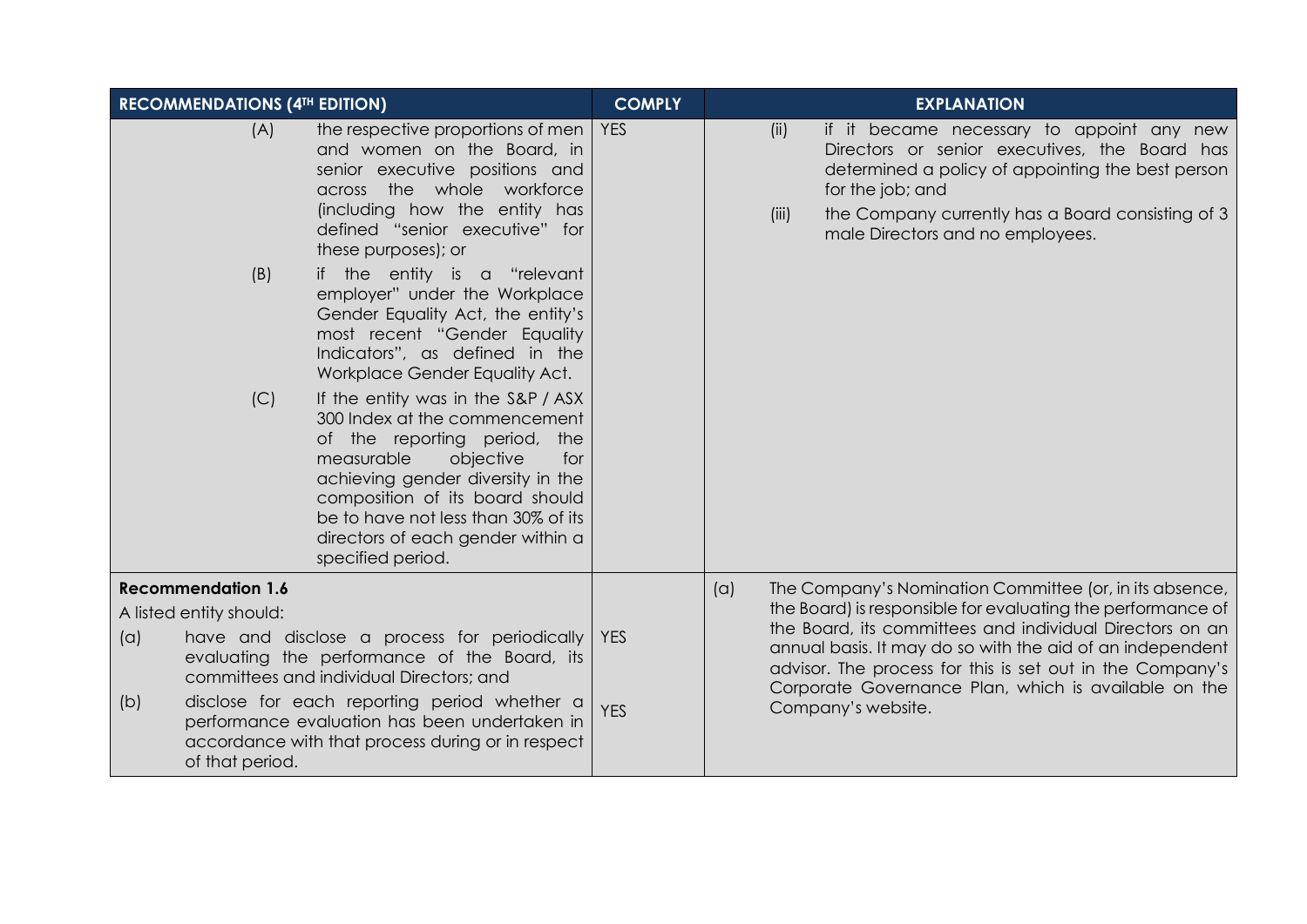|                                                                                                                                                                                                                                                                                                                                                                                    | <b>RECOMMENDATIONS (4TH EDITION)</b>                                                                                                                                                                                                                                               | <b>COMPLY</b>                                 |            | <b>EXPLANATION</b>                                                                                                                                                                                                                                                                                                                                                                                                                                                                                                                                                                                                                                                                                                                                                                                                                                                                                 |
|------------------------------------------------------------------------------------------------------------------------------------------------------------------------------------------------------------------------------------------------------------------------------------------------------------------------------------------------------------------------------------|------------------------------------------------------------------------------------------------------------------------------------------------------------------------------------------------------------------------------------------------------------------------------------|-----------------------------------------------|------------|----------------------------------------------------------------------------------------------------------------------------------------------------------------------------------------------------------------------------------------------------------------------------------------------------------------------------------------------------------------------------------------------------------------------------------------------------------------------------------------------------------------------------------------------------------------------------------------------------------------------------------------------------------------------------------------------------------------------------------------------------------------------------------------------------------------------------------------------------------------------------------------------------|
|                                                                                                                                                                                                                                                                                                                                                                                    |                                                                                                                                                                                                                                                                                    |                                               | (b)        | The Company's Corporate Governance Plan requires the<br>Company to disclose whether or not performance<br>evaluations were conducted during the relevant reporting<br>period. The Company did not complete performance<br>evaluations in respect of the Board, its committees (if any)<br>and individual Directors for the past financial year given<br>the stability of the Board, however it does intend to do so<br>during the June 2022 financial year.                                                                                                                                                                                                                                                                                                                                                                                                                                        |
| <b>Recommendation 1.7</b><br>A listed entity should:<br>(a)<br>have and disclose a process for evaluating the<br>performance of its senior executives at least once<br>every reporting period; and<br>disclose for each reporting period whether a<br>(b)<br>performance evaluation has been undertaken in<br>accordance with that process during or in respect<br>of that period. |                                                                                                                                                                                                                                                                                    | <b>YES</b><br><b>NOT</b><br><b>APPLICABLE</b> | (a)<br>(b) | The Company's Nomination Committee (or, in its absence,<br>the Board) is responsible for evaluating the performance of<br>the Company's senior executives on an annual basis. The<br>Company's Remuneration Committee (or, in its absence,<br>the Board) is responsible for evaluating the remuneration<br>of the Company's senior executives on an annual basis. A<br>senior executive, for these purposes, means key<br>management personnel (as defined in the Corporations<br>Act) other than a non-executive Director. The applicable<br>processes for these evaluations can be found in the<br>Company's Corporate Governance Plan, which is<br>available on the Company's website.<br>the Company currently has no person other than the<br><b>Director</b><br>Managing<br>(who<br>covered<br><i>is</i><br>under<br>recommendation 1.6) who would fit the category of<br>"senior executive" |
|                                                                                                                                                                                                                                                                                                                                                                                    | Principle 2: Structure the Board to be effective and add value                                                                                                                                                                                                                     |                                               |            |                                                                                                                                                                                                                                                                                                                                                                                                                                                                                                                                                                                                                                                                                                                                                                                                                                                                                                    |
|                                                                                                                                                                                                                                                                                                                                                                                    | <b>Recommendation 2.1</b>                                                                                                                                                                                                                                                          |                                               | (a)        | The Company's Nomination Committee Charter provides<br>for the creation of a Nomination Committee if it is                                                                                                                                                                                                                                                                                                                                                                                                                                                                                                                                                                                                                                                                                                                                                                                         |
| (a)                                                                                                                                                                                                                                                                                                                                                                                | The Board of a listed entity should:<br>have a nomination committee which:<br>has at least three members, a majority of<br>(i)<br>whom are independent Directors; and<br>(ii)<br>is chaired by an independent Director,<br>and disclose:<br>(iii)<br>the charter of the committee; | <b>NO</b>                                     |            | considered it will benefit the Company, with at least two<br>members, a majority of whom are independent Directors,<br>and which must be chaired by an independent Director                                                                                                                                                                                                                                                                                                                                                                                                                                                                                                                                                                                                                                                                                                                        |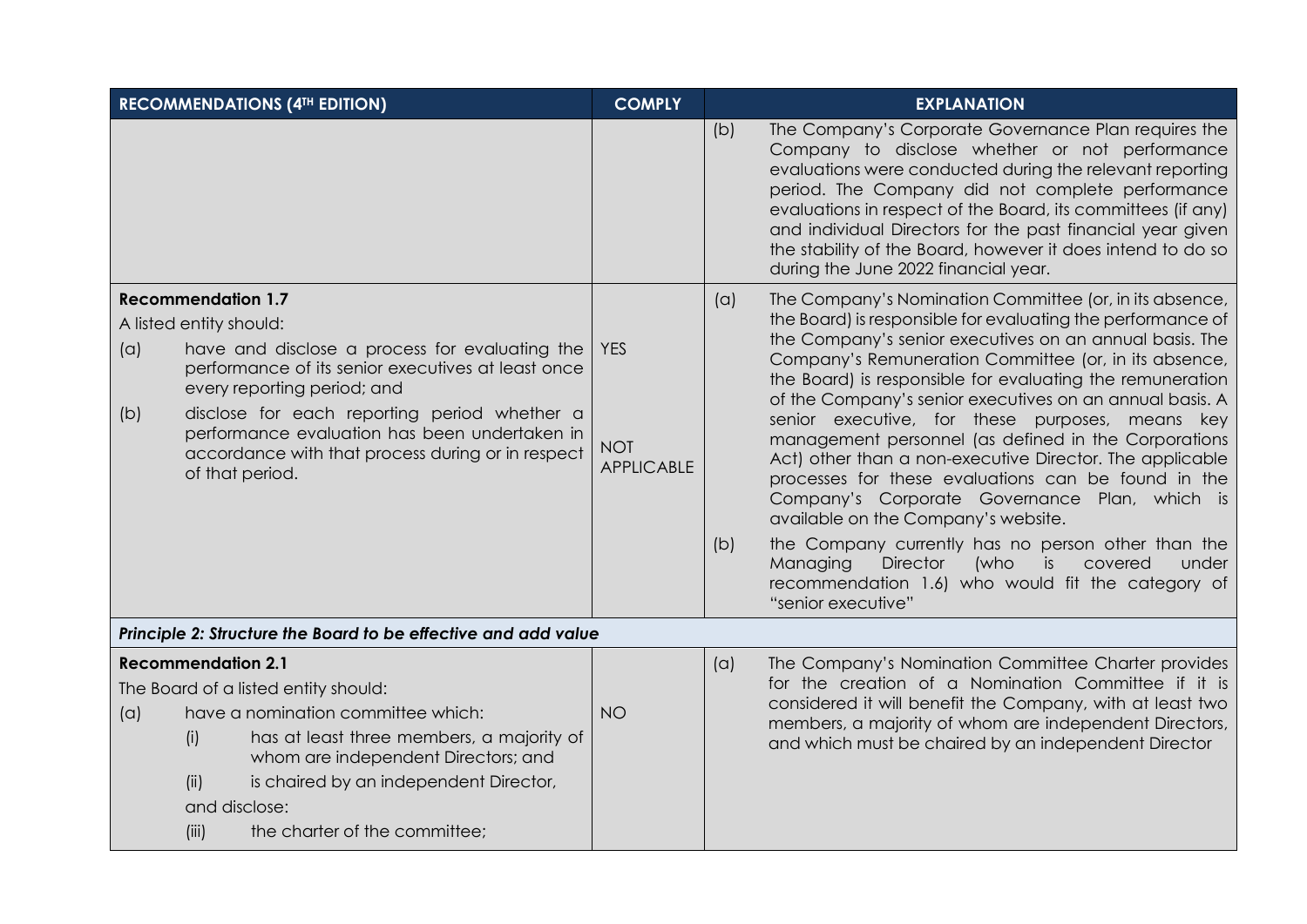| <b>RECOMMENDATIONS (4TH EDITION)</b>                                                                                                                                                                                                                                                                                                                                                                                                                                                                                                                                                            | <b>COMPLY</b> | <b>EXPLANATION</b>                                                                                                                                                                                                                                                                                                                                                                                                                                                                                                                                                                                                                                                                                                                                                                                                                                                                                                                                                      |
|-------------------------------------------------------------------------------------------------------------------------------------------------------------------------------------------------------------------------------------------------------------------------------------------------------------------------------------------------------------------------------------------------------------------------------------------------------------------------------------------------------------------------------------------------------------------------------------------------|---------------|-------------------------------------------------------------------------------------------------------------------------------------------------------------------------------------------------------------------------------------------------------------------------------------------------------------------------------------------------------------------------------------------------------------------------------------------------------------------------------------------------------------------------------------------------------------------------------------------------------------------------------------------------------------------------------------------------------------------------------------------------------------------------------------------------------------------------------------------------------------------------------------------------------------------------------------------------------------------------|
| the members of the committee; and<br>(iv)<br>(v)<br>as at the end of each reporting period, the<br>number of times the committee met<br>throughout the period and the individual<br>attendances of the members at those<br>meetings; or<br>if it does not have a nomination committee,<br>(b)<br>disclose that fact and the processes it employs to<br>address Board succession issues and to ensure that<br>the Board has the appropriate balance of skills,<br>knowledge, experience, independence and<br>diversity to enable it to discharge its duties and<br>responsibilities effectively. | <b>YES</b>    | The Company did not have a Nomination Committee for<br>(b)<br>the past financial year as the Board did not consider the<br>Company would benefit from its establishment. In<br>accordance with the Company's Board Charter, the<br>Board carries out the duties that would ordinarily be<br>carried out by the Nomination Committee under the<br>Nomination Committee Charter, including the following<br>processes to address succession issues and to ensure the<br>Board has the appropriate balance of skills, experience,<br>independence and knowledge of the entity to enable it to<br>discharge its duties and responsibilities effectively:<br>devoting time at least annually to discuss Board<br>(i)<br>succession issues and updating the Company's<br>Board skills matrix; and<br>all Board members being involved in the<br>(ii)<br>Company's nomination process, to the maximum<br>extent permitted under the Corporations Act and<br>ASX Listing Rules. |
| <b>Recommendation 2.2</b><br>A listed entity should have and disclose a Board skills matrix<br>setting out the mix of skills that the Board currently has or is<br>looking to achieve in its membership.                                                                                                                                                                                                                                                                                                                                                                                        | <b>YES</b>    | Under the Nomination Committee Charter (in the Company's<br>Corporate Governance Plan), the Nomination Committee (or, in<br>its absence, the Board) is required to prepare a Board skills matrix<br>setting out the mix of skills that the Board currently has (or is looking<br>to achieve) and to review this informally at least annually as part<br>of the Board process to ensure the appropriate mix of skills to<br>discharge its obligations effectively and to add value and to<br>ensure the Board has the ability to deal with new and emerging<br>business and governance issues.<br>The Company discloses the Board skill matrix by setting out in its<br>June 2021 Annual Report (pages 13 and 14) the mix of skills and<br>diversity that the Board currently has. The Board Charter requires<br>the disclosure of each Board member's qualifications and<br>expertise.                                                                                  |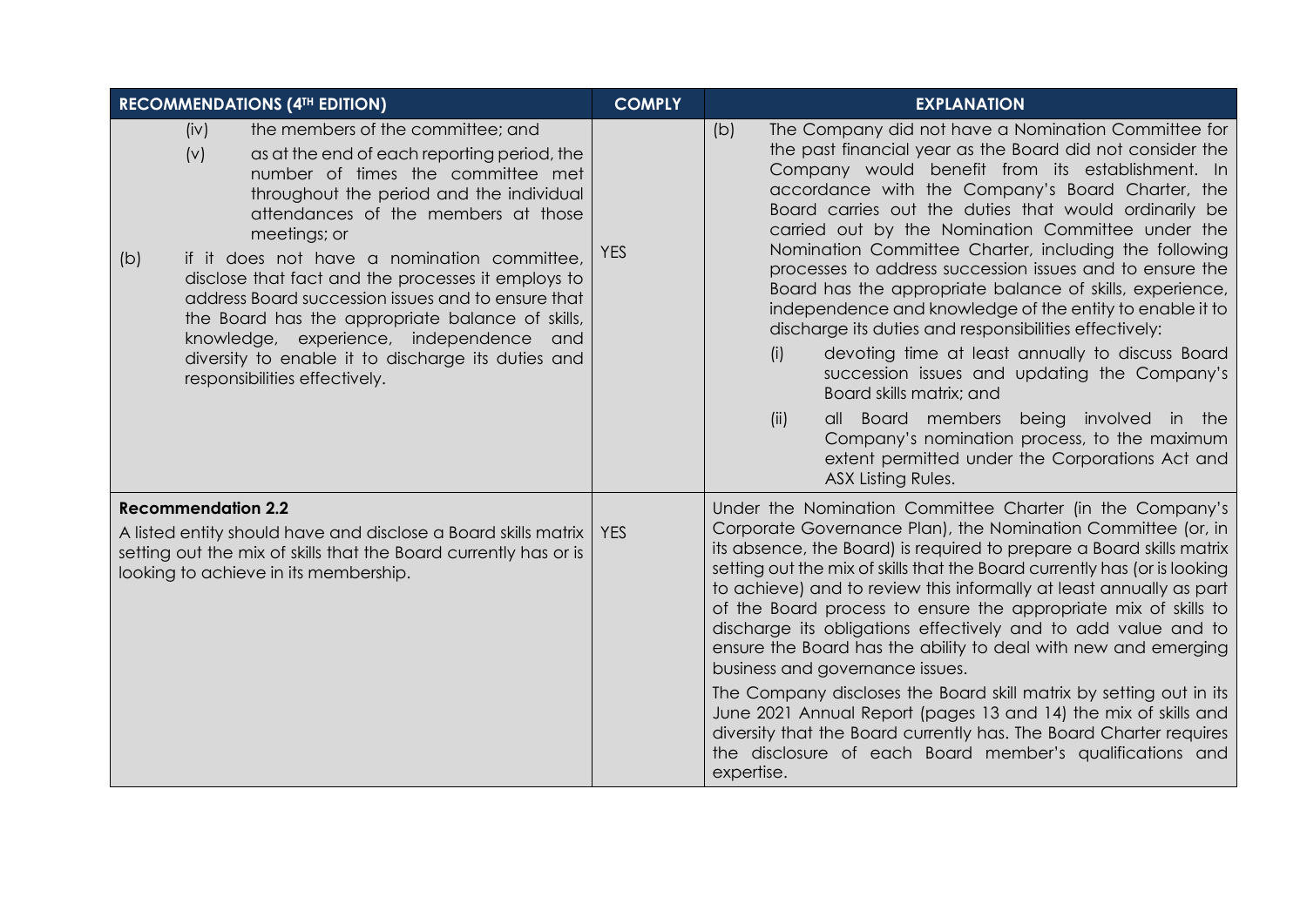| <b>RECOMMENDATIONS (4TH EDITION)</b>                                                                                                                                                                                                                                                                                                                                                                                                                                                                                                                                                                                                                     | <b>COMPLY</b> | <b>EXPLANATION</b>                                                                                                                                                                                                                                                                                                                                                                                                                                                                                                                    |
|----------------------------------------------------------------------------------------------------------------------------------------------------------------------------------------------------------------------------------------------------------------------------------------------------------------------------------------------------------------------------------------------------------------------------------------------------------------------------------------------------------------------------------------------------------------------------------------------------------------------------------------------------------|---------------|---------------------------------------------------------------------------------------------------------------------------------------------------------------------------------------------------------------------------------------------------------------------------------------------------------------------------------------------------------------------------------------------------------------------------------------------------------------------------------------------------------------------------------------|
| <b>Recommendation 2.3</b><br>A listed entity should disclose:<br>the names of the Directors considered by the<br>(C)<br>Board to be independent Directors;<br>if a Director has an interest, position or relationship<br>(d)<br>of the type described in Box 2.3 of the ASX<br>Corporate<br>Governance<br>Principles<br>and<br>Recommendations (4th Edition), but the Board is of<br>the opinion that it does not compromise the<br>independence of the Director, the nature of the<br>interest, position or relationship in question and an<br>explanation of why the Board is of that opinion;<br>and<br>the length of service of each Director<br>(e) | <b>YES</b>    | The Board Charter requires the disclosure of the names of<br>(a)<br>Directors considered by the Board to be independent. The<br>Board considers the following Directors are independent:<br>Mr Charles Maling and Mr Tony Huston<br>The directors were appointed on the following dates:<br>(b)<br>David Breeze: 14 February 2001<br>Charles Maling: 17 October 2017<br>Tony Huston: 24 June 2017                                                                                                                                     |
| <b>Recommendation 2.4</b><br>A majority of the Board of a listed entity should be<br>independent Directors.                                                                                                                                                                                                                                                                                                                                                                                                                                                                                                                                              | <b>YES</b>    | The Company's Board Charter requires that, where practical, the<br>majority of the Board should be independent.<br>The Board currently comprises a total of three directors, of whom<br>two are considered to be independent. As such, independent<br>directors currently comprise the majority of the Board.                                                                                                                                                                                                                         |
| <b>Recommendation 2.5</b><br>The Chair of the Board of a listed entity should be an<br>independent Director and, in particular, should not be the<br>same person as the CEO of the entity.                                                                                                                                                                                                                                                                                                                                                                                                                                                               | <b>NO</b>     | The Board Charter provides that, where practical, the Chair of the<br>Board should be an independent Director and should not be the<br>CEO/Managing Director.<br>The Chair of the Company during the past financial year (Mr David<br>Breeze) was not an independent Director and was the<br>CEO/Managing Director.<br>The Board did not have an independent Chair because it was not<br>feasible due to the company's current size and Board structure,<br>however the Board does have a majority (two) of independent<br>directors. |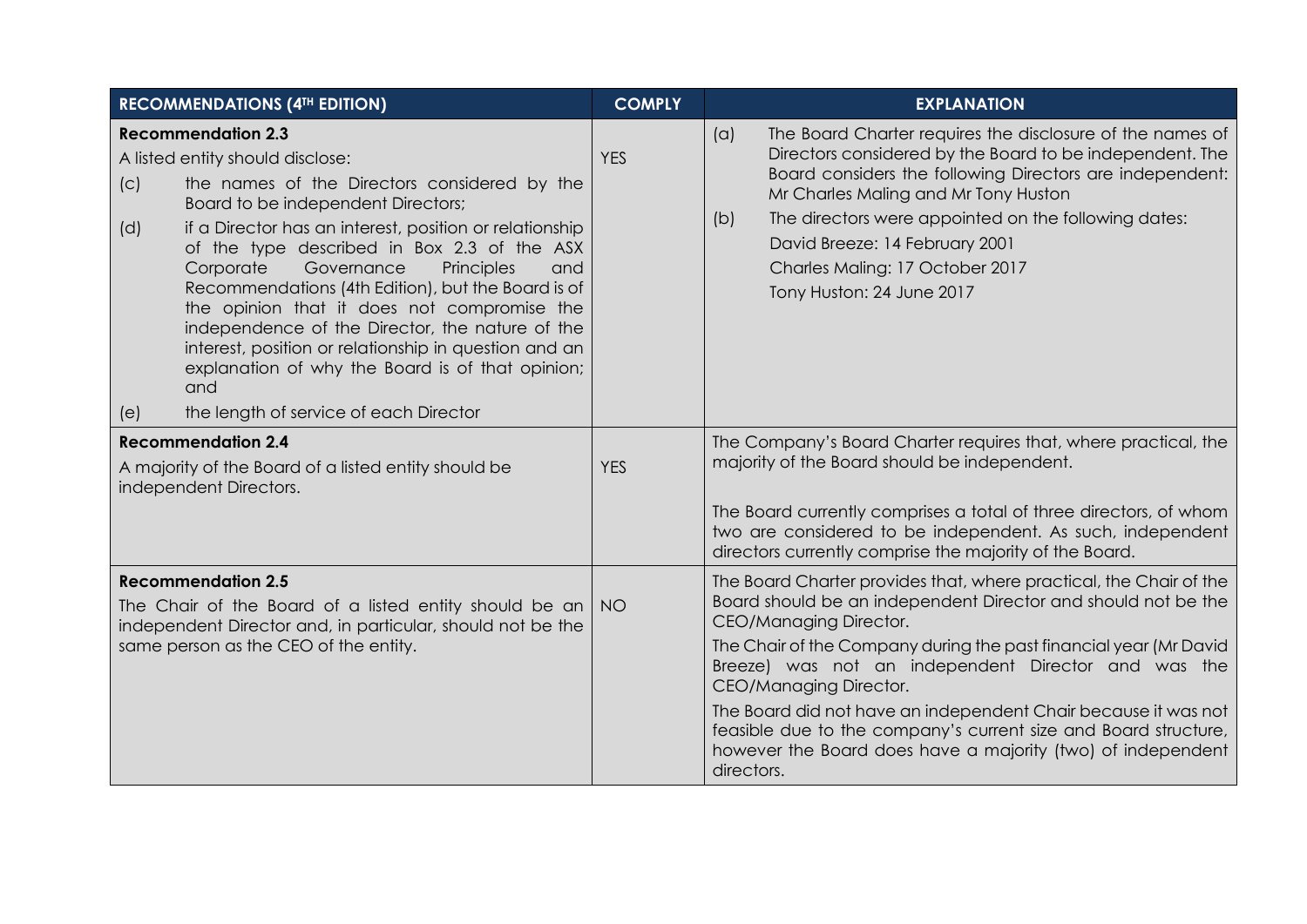| <b>RECOMMENDATIONS (4TH EDITION)</b>                                                                                                                                                                                                                                                                                       | <b>COMPLY</b> | <b>EXPLANATION</b>                                                                                                                                                                                                                                                                                                                                                                                                                                                                                                                                                                                                                                                                                                                                  |  |  |
|----------------------------------------------------------------------------------------------------------------------------------------------------------------------------------------------------------------------------------------------------------------------------------------------------------------------------|---------------|-----------------------------------------------------------------------------------------------------------------------------------------------------------------------------------------------------------------------------------------------------------------------------------------------------------------------------------------------------------------------------------------------------------------------------------------------------------------------------------------------------------------------------------------------------------------------------------------------------------------------------------------------------------------------------------------------------------------------------------------------------|--|--|
| <b>Recommendation 2.6</b><br>A listed entity should have a program for inducting new<br>Directors and for periodically reviewing whether there is a<br>need for existing directors to undertake professional<br>development to maintain the skills and knowledge needed<br>to perform their role as Directors effectively. | <b>YES</b>    | In accordance with the Company's Board Charter, the<br>Nominations Committee (or, in its absence, the Board) is<br>responsible for the approval and review of induction and<br>continuing professional development programs and procedures<br>for Directors to ensure that they can effectively discharge their<br>responsibilities. The Company Secretary is responsible for<br>facilitating inductions and professional development including<br>receiving briefings on material developments in laws, regulations<br>and accounting standards relevant to the Company.                                                                                                                                                                           |  |  |
| Principle 3: Instil a culture of acting lawfully, ethically and responsibly                                                                                                                                                                                                                                                |               |                                                                                                                                                                                                                                                                                                                                                                                                                                                                                                                                                                                                                                                                                                                                                     |  |  |
| <b>Recommendation 3.1</b>                                                                                                                                                                                                                                                                                                  |               |                                                                                                                                                                                                                                                                                                                                                                                                                                                                                                                                                                                                                                                                                                                                                     |  |  |
| A listed entity should articulate and disclose its values.                                                                                                                                                                                                                                                                 | <b>YES</b>    | The Company and its subsidiary companies (if any) are<br>(a)<br>committed to conducting all of its business activities fairly,<br>honestly with a high level of integrity, and in compliance<br>with all applicable laws, rules and regulations. The Board,<br>management and employees are dedicated to high<br>ethical standards and recognise and support the<br>Company's commitment to compliance with these<br>standards.<br>The Company's values are set out in its Code of Conduct<br>(b)<br>(which forms part of the Corporate Governance Plan) and<br>are available on the Company's website. All employees<br>are given appropriate training on the Company's values<br>and senior executives will continually reference such<br>values. |  |  |
| <b>Recommendation 3.2</b><br>A listed entity should:<br>have and disclose a code of conduct for its<br>(a)<br>Directors, senior executives and employees; and<br>ensure that the Board or a committee of the Board<br>(b)<br>is informed of any material breaches of that code.                                            | <b>YES</b>    | The Company's Corporate Code of Conduct applies to<br>(a)<br>the Company's Directors, senior executives and<br>employees.<br>The Company's Corporate Code of Conduct (which forms<br>(b)<br>part of the Company's Corporate Governance Plan) is<br>available on the Company's website. Any material<br>breaches of the Code of Conduct are reported to the<br>Board or a committee of the Board.                                                                                                                                                                                                                                                                                                                                                    |  |  |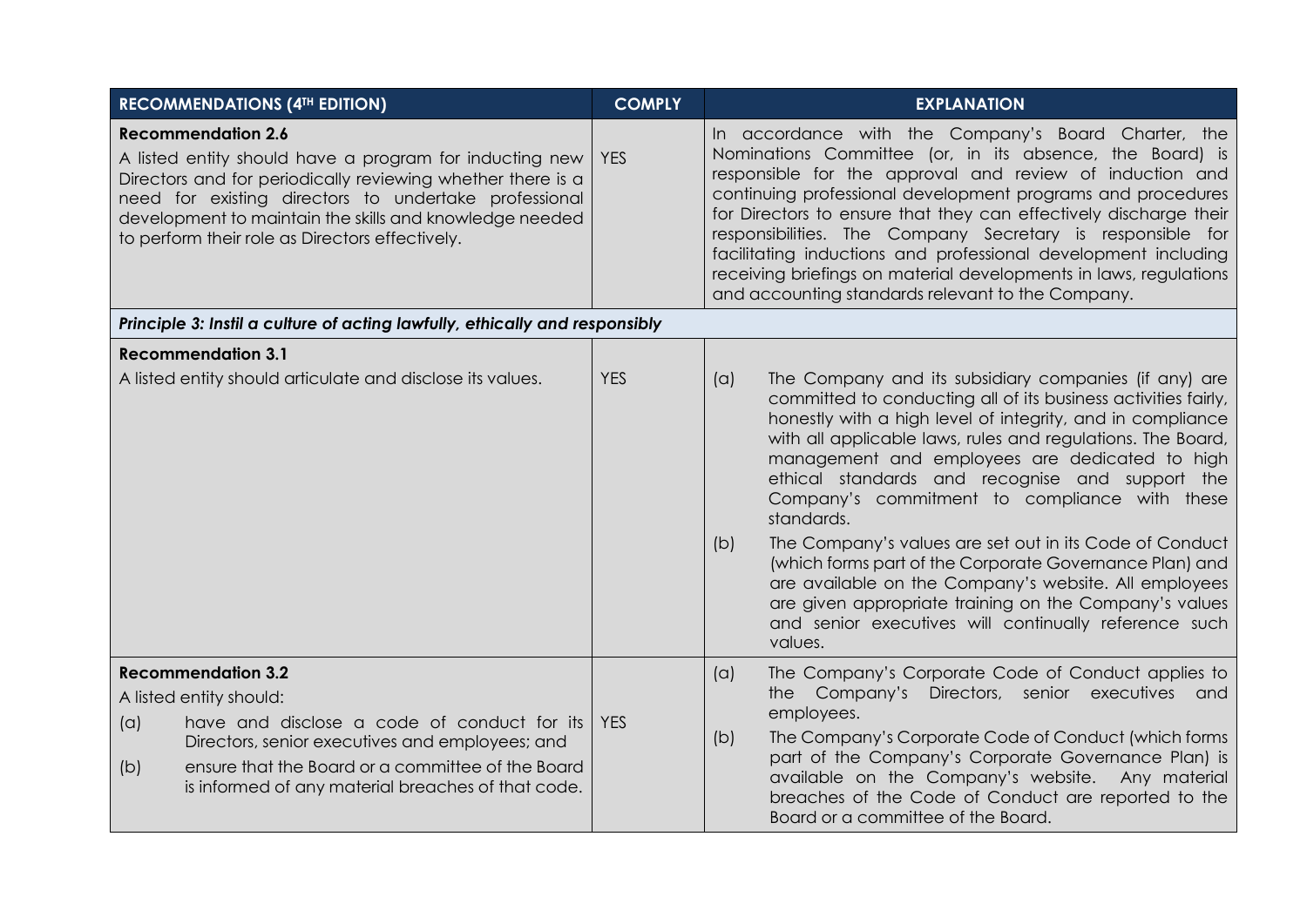|            |                                                                                   | <b>RECOMMENDATIONS (4TH EDITION)</b>                                                                                                                                                                                                                                                                                                                                                                                                                                                                                                                                                                  | <b>COMPLY</b>           | <b>EXPLANATION</b>                                                                                                                                                                                                                                                                                                                                                                                                                                                                                                                                                                                            |  |  |
|------------|-----------------------------------------------------------------------------------|-------------------------------------------------------------------------------------------------------------------------------------------------------------------------------------------------------------------------------------------------------------------------------------------------------------------------------------------------------------------------------------------------------------------------------------------------------------------------------------------------------------------------------------------------------------------------------------------------------|-------------------------|---------------------------------------------------------------------------------------------------------------------------------------------------------------------------------------------------------------------------------------------------------------------------------------------------------------------------------------------------------------------------------------------------------------------------------------------------------------------------------------------------------------------------------------------------------------------------------------------------------------|--|--|
| (a)<br>(a) | <b>Recommendation 3.3</b><br>A listed entity should:                              | have and disclose a whistleblower policy; and<br>ensure that the Board or a committee of the Board<br>is informed of any material incidents reported<br>under that policy.                                                                                                                                                                                                                                                                                                                                                                                                                            | <b>YES</b>              | The Company's Whistleblower Protection Policy (which forms part<br>of the Corporate Governance Plan) is available on the<br>Company's website. Any material breaches of the Whistleblower<br>Protection Policy are to be reported to the Board or a committee<br>of the Board.<br>This recommendation was in place during the year ended 30 June<br>2021.                                                                                                                                                                                                                                                     |  |  |
| (a)<br>(b) | <b>Recommendation 3.4</b><br>A listed entity should:<br>policy; and               | have and disclose an anti-bribery and corruption<br>ensure that the Board or committee of the Board is<br>informed of any material breaches of that policy.                                                                                                                                                                                                                                                                                                                                                                                                                                           | <b>YES</b>              | The Company's Anti-Bribery and Anti-Corruption Policy (which<br>forms part of the Corporate Governance Plan) is available on the<br>Company's website. Any material breaches of the Anti-Bribery<br>and Anti-Corruption Policy are to be reported to the Board or a<br>committee of the Board.<br>This recommendation was effective from 31 October 2021.                                                                                                                                                                                                                                                     |  |  |
|            | Principle 4: Safeguard the integrity of corporate reports                         |                                                                                                                                                                                                                                                                                                                                                                                                                                                                                                                                                                                                       |                         |                                                                                                                                                                                                                                                                                                                                                                                                                                                                                                                                                                                                               |  |  |
| (a)        | <b>Recommendation 4.1</b><br>(i)<br>(ii)<br>and disclose:<br>(iii)<br>(iv)<br>(v) | The Board of a listed entity should:<br>have an audit committee which:<br>has at least three members, all of whom<br>are non-executive Directors and a majority<br>of whom are independent Directors; and<br>is chaired by an independent Director,<br>who is not the Chair of the Board,<br>the charter of the committee;<br>the relevant qualifications and experience<br>of the members of the committee; and<br>in relation to each reporting period, the<br>number of times the committee met<br>throughout the period and the individual<br>attendances of the members at those<br>meetings; or | <b>NO</b><br><b>YES</b> | The Company did not have an Audit and Risk Committee<br>(a)<br>for the past financial year as the Board did not consider<br>the Company would benefit from its establishment, and<br>does not currently have one.<br>The Company's Corporate Governance Plan contains an<br>Audit and Risk Committee Charter that provides for the<br>creation of an Audit and Risk Committee with at least two<br>members, all of whom must be non-executive Directors,<br>and majority of the Committee must be independent<br>Directors. The Committee must be chaired by an<br>independent Director who is not the Chair. |  |  |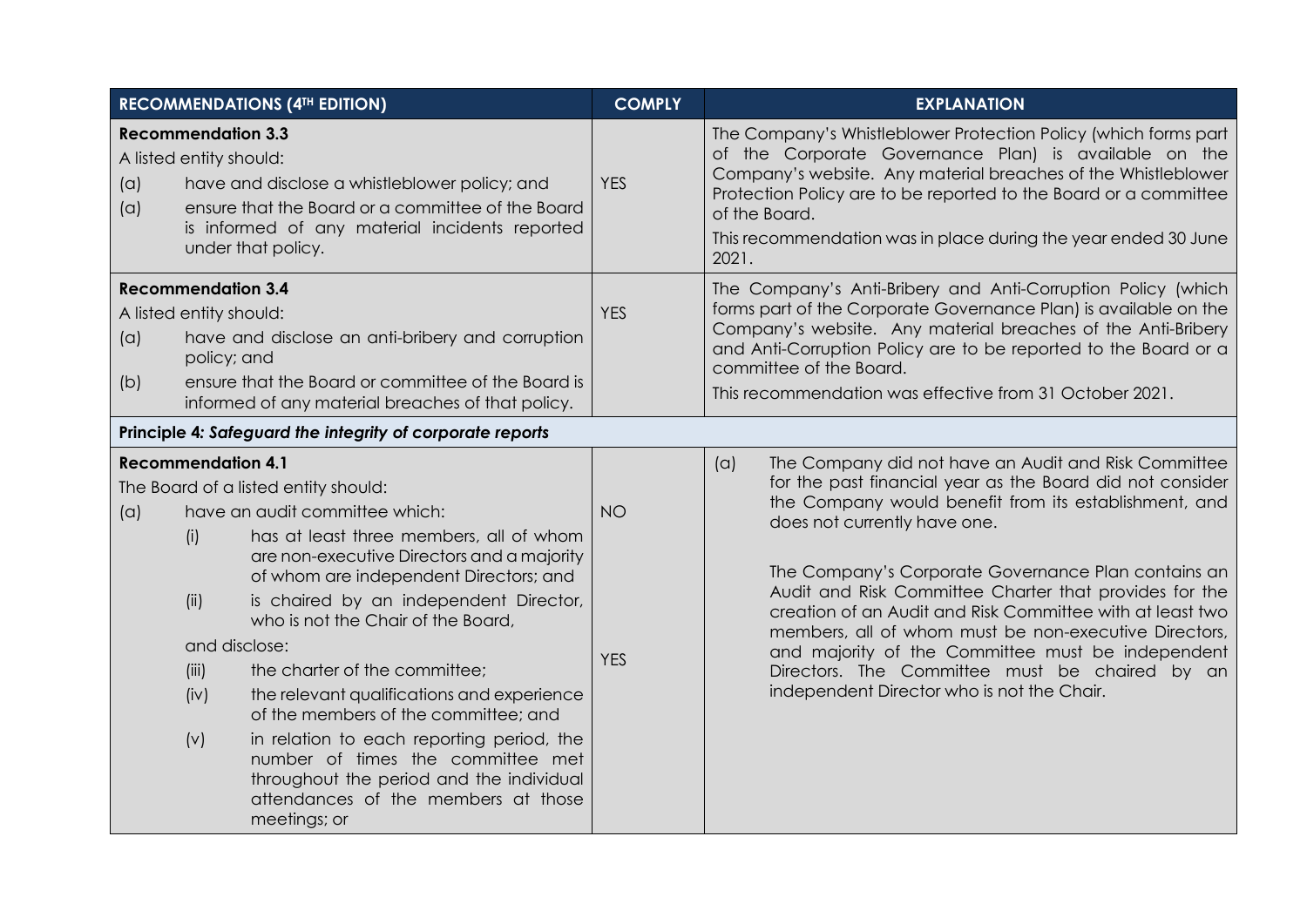| <b>RECOMMENDATIONS (4TH EDITION)</b>                                                                                                                                                                                                                                                                                                                                                                                                                                                                                                                                                                             | <b>COMPLY</b> | <b>EXPLANATION</b>                                                                                                                                                                                                                                                                                                                                                                                                                                                                                                                                                                                                                                                                                                                        |
|------------------------------------------------------------------------------------------------------------------------------------------------------------------------------------------------------------------------------------------------------------------------------------------------------------------------------------------------------------------------------------------------------------------------------------------------------------------------------------------------------------------------------------------------------------------------------------------------------------------|---------------|-------------------------------------------------------------------------------------------------------------------------------------------------------------------------------------------------------------------------------------------------------------------------------------------------------------------------------------------------------------------------------------------------------------------------------------------------------------------------------------------------------------------------------------------------------------------------------------------------------------------------------------------------------------------------------------------------------------------------------------------|
| if it does not have an audit committee, disclose<br>(b)<br>that fact and the processes it employs that<br>independently verify and safeguard the integrity of<br>its corporate reporting, including the processes for<br>the appointment and removal of the external<br>auditor and the rotation of the audit engagement<br>partner.                                                                                                                                                                                                                                                                             |               | In accordance with the Company's Board Charter, the<br>(b)<br>Board carries out the duties that would ordinarily be carried<br>out by the Audit and Risk Committee under the Audit and<br>Risk Committee Charter to independently verify the<br>integrity of the Company's periodic reports which are not<br>audited or reviewed by an external auditor, as well as the<br>processes for the appointment and removal of the external<br>auditor and the rotation of the audit engagement partner.<br>The Board devotes time as required at Board meetings to<br>fulfilling the roles and responsibilities associated with<br>maintaining the Company's internal financial reporting<br>processes and arrangements with external auditors. |
| <b>Recommendation 4.2</b><br>The Board of a listed entity should, before it approves the<br>entity's financial statements for a financial period, receive<br>from its CEO and CFO a declaration that the financial<br>records of the entity have been properly maintained and<br>that the financial statements comply with the appropriate<br>accounting standards and give a true and fair view of the<br>financial position and performance of the entity and that<br>the opinion has been formed on the basis of a sound system<br>of risk management and internal control which is operating<br>effectively. | <b>YES</b>    | The Company's Audit and Risk Committee Charter requires the<br>CEO and CFO (or, if none, the person(s) fulfilling those functions)<br>to provide a sign off on these terms.<br>The Company has obtained a sign off on these terms for each of<br>its financial statements in the past financial year.                                                                                                                                                                                                                                                                                                                                                                                                                                     |
| <b>Recommendation 4.3</b><br>A listed entity should disclose its process to verify the<br>integrity of any periodic corporate report it releases to the<br>market that is not audited or reviewed by an external<br>auditor.                                                                                                                                                                                                                                                                                                                                                                                     | <b>YES</b>    | Quarterly reports (Operations and Cashflow) are reviewed and<br>approved by the Managing Director for accuracy prior to release.                                                                                                                                                                                                                                                                                                                                                                                                                                                                                                                                                                                                          |
| Principle 5: Make timely and balanced disclosure                                                                                                                                                                                                                                                                                                                                                                                                                                                                                                                                                                 |               |                                                                                                                                                                                                                                                                                                                                                                                                                                                                                                                                                                                                                                                                                                                                           |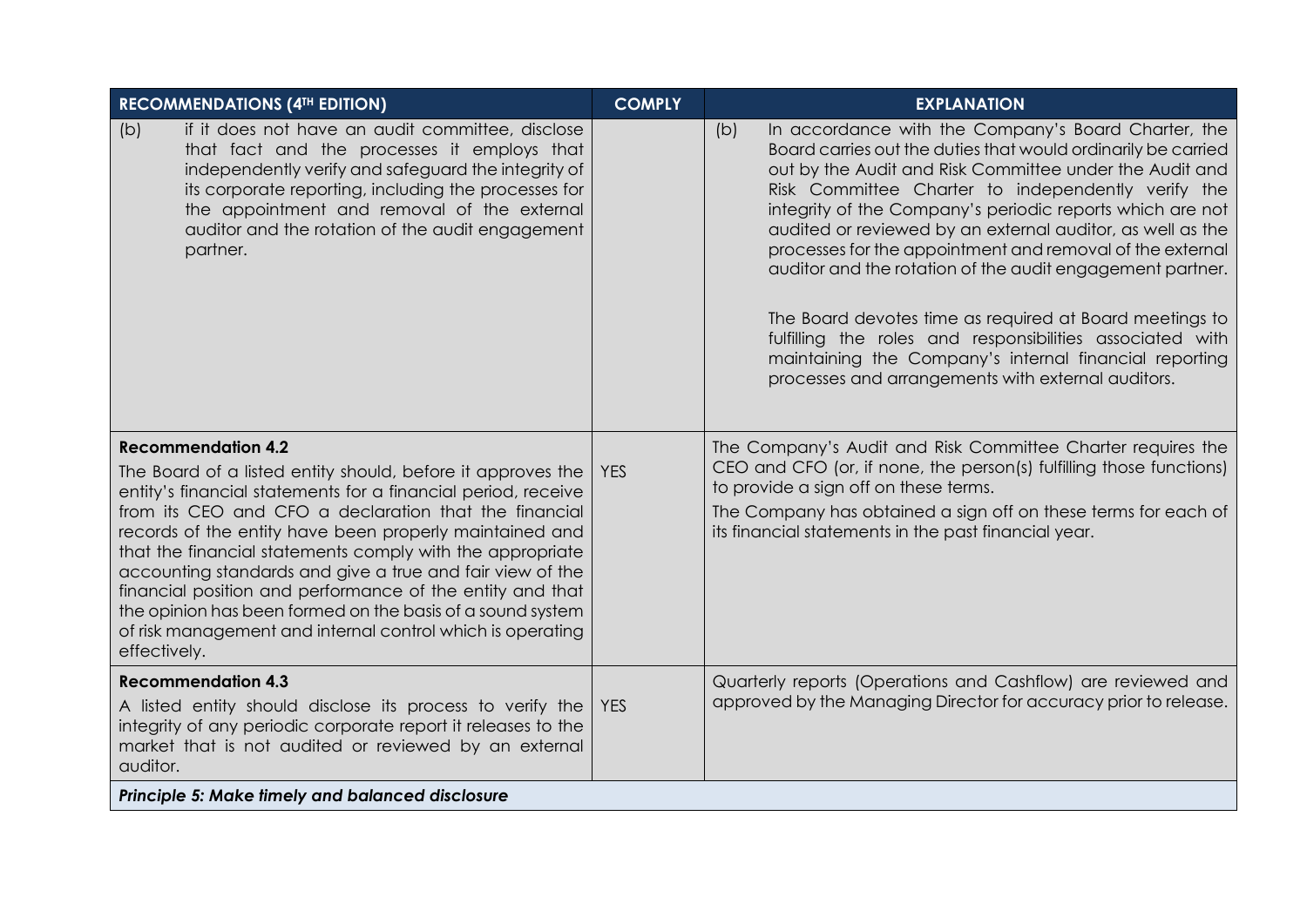| <b>RECOMMENDATIONS (4TH EDITION)</b>                                                                                                                                                                                                            | <b>COMPLY</b> | <b>EXPLANATION</b>                                                                                                                                                                                                                                                                                                                                         |
|-------------------------------------------------------------------------------------------------------------------------------------------------------------------------------------------------------------------------------------------------|---------------|------------------------------------------------------------------------------------------------------------------------------------------------------------------------------------------------------------------------------------------------------------------------------------------------------------------------------------------------------------|
| <b>Recommendation 5.1</b><br>A listed entity should have and disclose a written policy for<br>complying with its continuous disclosure obligations under<br>listing rule 3.1.                                                                   | <b>YES</b>    | The Company's Corporate Governance Plan details the<br>(a)<br>Company's Continuous Disclosure policy.<br>The Corporate Governance Plan, which incorporates the<br>(b)<br>Continuous Disclosure policy, is available on the<br>Company's website.                                                                                                           |
| <b>Recommendation 5.2</b><br>A listed entity should ensure that its board receives copies<br>of all material market announcements promptly after they<br>have been made.                                                                        | <b>YES</b>    | Under the Company's Continuous Disclosure Policy (which forms<br>part of the Corporate Governance Plan), all members of the<br>Board receive material market announcements promptly after<br>they have been made.                                                                                                                                          |
| <b>Recommendation 5.3</b><br>A listed entity that gives a new and substantive investor or<br>analyst presentation should release a copy of the<br>presentation materials on the ASX Market Announcements<br>Platform ahead of the presentation. | <b>YES</b>    | All investor or analyst presentations were released on the ASX<br>Markets Announcement Platform ahead of such presentations.                                                                                                                                                                                                                               |
| Principle 6: Respect the rights of security holders                                                                                                                                                                                             |               |                                                                                                                                                                                                                                                                                                                                                            |
| <b>Recommendation 6.1</b><br>A listed entity should provide information about itself and its<br>governance to investors via its website.                                                                                                        | <b>YES</b>    | Information about the Company and its governance is available<br>in the Corporate Governance Plan which can be found on the<br>Company's website.                                                                                                                                                                                                          |
| <b>Recommendation 6.2</b><br>A listed entity should have an investor relations program<br>that facilitates effective two-way communication with<br>investors.                                                                                   | <b>YES</b>    | The Company has adopted a Shareholder Communications<br>Strategy which aims to promote and facilitate effective two-way<br>communication with investors. The Strategy outlines a range of<br>ways in which information is communicated to shareholders and<br>is available on the Company's website as part of the Company's<br>Corporate Governance Plan. |
| <b>Recommendation 6.3</b><br>A listed entity should disclose how it facilitates and<br>encourages participation at meetings of security holders.                                                                                                | <b>YES</b>    | Shareholders are encouraged to participate at all general<br>meetings and AGMs of the Company by allowing voting in person<br>or by proxy                                                                                                                                                                                                                  |
| <b>Recommendation 6.4</b><br>A listed entity should ensure that all substantive resolutions<br>at a meeting of security holders are decided by a poll<br>rather than by a show of hands.                                                        | <b>YES</b>    | All resolutions at security holder meetings were decided by a poll<br>rather than a show of hands.                                                                                                                                                                                                                                                         |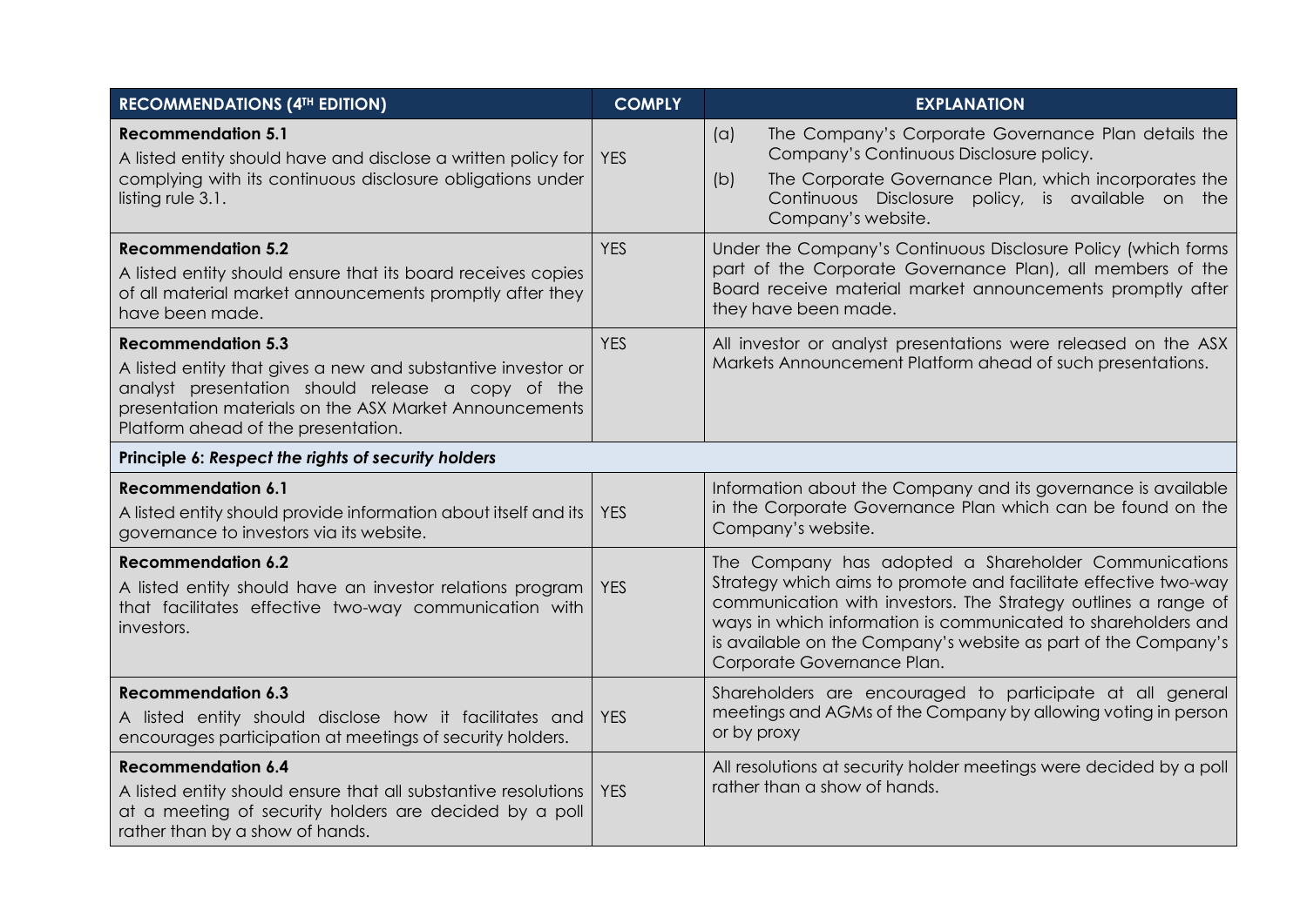| <b>RECOMMENDATIONS (4TH EDITION)</b>                                                                                                                                                                        |                                                                                                                                                                                                                                                                                                                                                                                                                                                                                                                                                                                                                                        | <b>COMPLY</b>           |            | <b>EXPLANATION</b>                                                                                                                                                                                                                                                                                                                                                                                                                                                                                                                                                                                                                                                                                                                                                                                                                                                                                                                                                                                                                                                                                                                                                                                                                             |
|-------------------------------------------------------------------------------------------------------------------------------------------------------------------------------------------------------------|----------------------------------------------------------------------------------------------------------------------------------------------------------------------------------------------------------------------------------------------------------------------------------------------------------------------------------------------------------------------------------------------------------------------------------------------------------------------------------------------------------------------------------------------------------------------------------------------------------------------------------------|-------------------------|------------|------------------------------------------------------------------------------------------------------------------------------------------------------------------------------------------------------------------------------------------------------------------------------------------------------------------------------------------------------------------------------------------------------------------------------------------------------------------------------------------------------------------------------------------------------------------------------------------------------------------------------------------------------------------------------------------------------------------------------------------------------------------------------------------------------------------------------------------------------------------------------------------------------------------------------------------------------------------------------------------------------------------------------------------------------------------------------------------------------------------------------------------------------------------------------------------------------------------------------------------------|
| <b>Recommendation 6.5</b><br>A listed entity should give security holders the option to<br>receive communications from, and send communications<br>to, the entity and its security registry electronically. |                                                                                                                                                                                                                                                                                                                                                                                                                                                                                                                                                                                                                                        | <b>NO</b>               | instance.  | Links will shortly be made available to the Company's website on<br>which all information provided to the ASX is posted. Shareholders<br>queries should be referred to the Company Secretary at first<br>The Company's Share Registry has an email contract address<br>admin@advancedshare.com.au<br>The Company has an email contract address<br>admin@bphenergy.com.au                                                                                                                                                                                                                                                                                                                                                                                                                                                                                                                                                                                                                                                                                                                                                                                                                                                                       |
|                                                                                                                                                                                                             | Principle 7: Recognise and manage risk                                                                                                                                                                                                                                                                                                                                                                                                                                                                                                                                                                                                 |                         |            |                                                                                                                                                                                                                                                                                                                                                                                                                                                                                                                                                                                                                                                                                                                                                                                                                                                                                                                                                                                                                                                                                                                                                                                                                                                |
| <b>Recommendation 7.1</b><br>The Board of a listed entity should:<br>(a)<br>each of which:<br>(i)<br>(ii)<br>and disclose:<br>(iii)<br>(iv)<br>(v)<br>(b)                                                   | have a committee or committees to oversee risk,<br>has at least three members, a majority of<br>whom are independent Directors; and<br>is chaired by an independent Director,<br>the charter of the committee;<br>the members of the committee; and<br>as at the end of each reporting period, the<br>number of times the committee met<br>throughout the period and the individual<br>attendances of the members at those<br>meetings; or<br>if it does not have a risk committee or committees<br>that satisfy (a) above, disclose that fact and the<br>process it employs for overseeing the entity's risk<br>management framework. | <b>NO</b><br><b>YES</b> | (a)<br>(b) | The Company did not have an Audit and Risk Committee<br>for the past financial year as the Board did not consider the<br>Company would benefit from its establishment, and does<br>not currently have one. In accordance with the<br>Company's Board Charter, the Board carries out the duties<br>that would ordinarily be carried out by the Audit and Risk<br>Committee under the Audit and Risk Committee Charter<br>including the following processes to oversee the entity's risk<br>management framework:<br>The Company's Corporate Governance Plan contains an<br>Audit and Risk Committee Charter that provides for the<br>creation of an Audit and Risk Committee with at least two<br>members, both of which must be non-executive Directors,<br>and the majority of the Committee must be independent<br>Directors. The Committee must be chaired by an<br>independent Director who is not the Chair. A copy of the<br>Corporate Governance Plan is available on the<br>Company's website.<br>The Board devotes time as required at Board meetings to<br>fulfilling the roles and responsibilities associated with<br>maintaining the Company's internal financial reporting<br>processes and arrangements with external auditors. |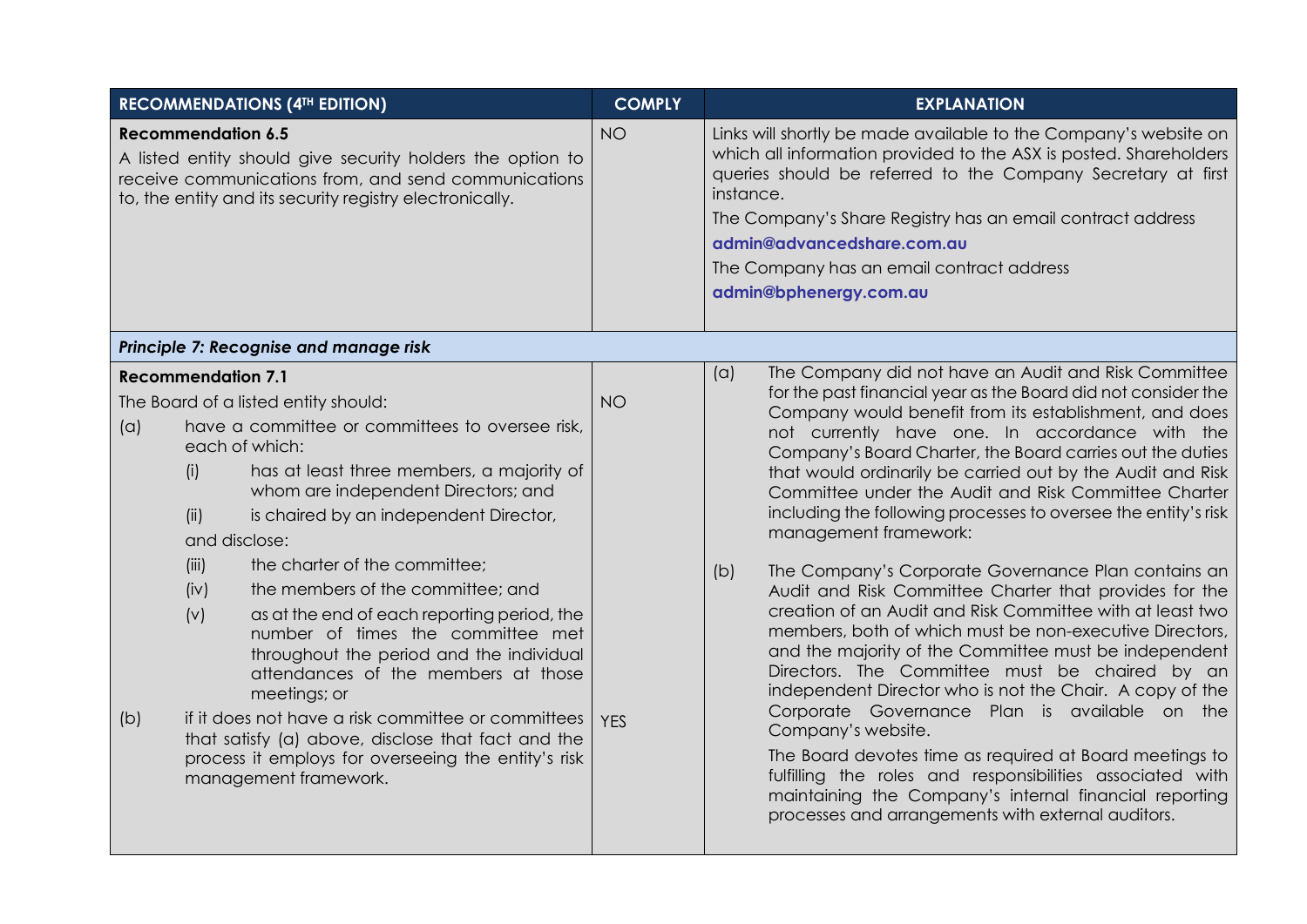| <b>RECOMMENDATIONS (4TH EDITION)</b>                                                                                                                                                                       |                                                                                                                                                                                                                                                                                                                                                                                                            | <b>COMPLY</b> | <b>EXPLANATION</b>                                                                                                                                                                                                                                                                                                                                                                                                                                                                                                                                                                                                                                             |
|------------------------------------------------------------------------------------------------------------------------------------------------------------------------------------------------------------|------------------------------------------------------------------------------------------------------------------------------------------------------------------------------------------------------------------------------------------------------------------------------------------------------------------------------------------------------------------------------------------------------------|---------------|----------------------------------------------------------------------------------------------------------------------------------------------------------------------------------------------------------------------------------------------------------------------------------------------------------------------------------------------------------------------------------------------------------------------------------------------------------------------------------------------------------------------------------------------------------------------------------------------------------------------------------------------------------------|
| (a)<br>(b)                                                                                                                                                                                                 | <b>Recommendation 7.2</b><br>The Board or a committee of the Board should:<br>review the entity's risk management framework at<br>least annually to satisfy itself that it continues to be<br>sound and that the entity is operating with due<br>regard to the risk appetite set by the Board; and<br>disclose in relation to each reporting period,<br>whether such a review has taken place.             | <b>NO</b>     | The Audit and Risk Committee Charter requires that the<br>(a)<br>Audit and Risk Committee (or, in its absence, the Board)<br>should, at least annually, satisfy itself that the Company's<br>risk management framework continues to be sound and<br>that the Company is operating with due regard to the risk<br>appetite set by the Board.<br>The Company's Board has not completed a formal review<br>(b)<br>of the Company's risk management framework in the past<br>financial year, given the size and complexity of the<br>Company,                                                                                                                      |
| (a)<br>(b)                                                                                                                                                                                                 | <b>Recommendation 7.3</b><br>A listed entity should disclose:<br>if it has an internal audit function, how the function<br>is structured and what role it performs; or<br>if it does not have an internal audit function, that<br>fact and the processes it employs for evaluating<br>and continually improving the effectiveness of its<br>governance, risk management and internal<br>control processes. | <b>YES</b>    | The Audit and Risk Committee Charter provides for the<br>(a)<br>Audit and Risk Committee to monitor and periodically<br>review the need for an internal audit function, as well as<br>assessing the performance and objectivity of any internal<br>audit procedures that may be in place.<br>The Company did not have an internal audit function for<br>(b)<br>the past financial year. The Board evaluates and<br>continually improves the effectiveness of its governance,<br>risk management and internal control processes as<br>required, and in the event of any such weaknesses being<br>identified, bearing in mind the small management team.         |
| <b>Recommendation 7.4</b><br>A listed entity should disclose whether it has any material<br>exposure to environmental or social risks and, if it does, how<br>it manages or intends to manage those risks. |                                                                                                                                                                                                                                                                                                                                                                                                            | <b>YES</b>    | The Audit and Risk Committee Charter requires the Audit and Risk<br>Committee (or, in its absence, the Board) to assist management<br>to determine whether the Company has any potential or<br>apparent exposure to environmental or social risks and, if it does,<br>put in place management systems, practices and procedures to<br>manage those risks.<br>Where the Company does not have material exposure to<br>environmental or social risks, the Committee, should one exist, will<br>report the basis for that determination to the Board, and where<br>appropriate benchmark the Company's environmental or social<br>risk profile against its peers. |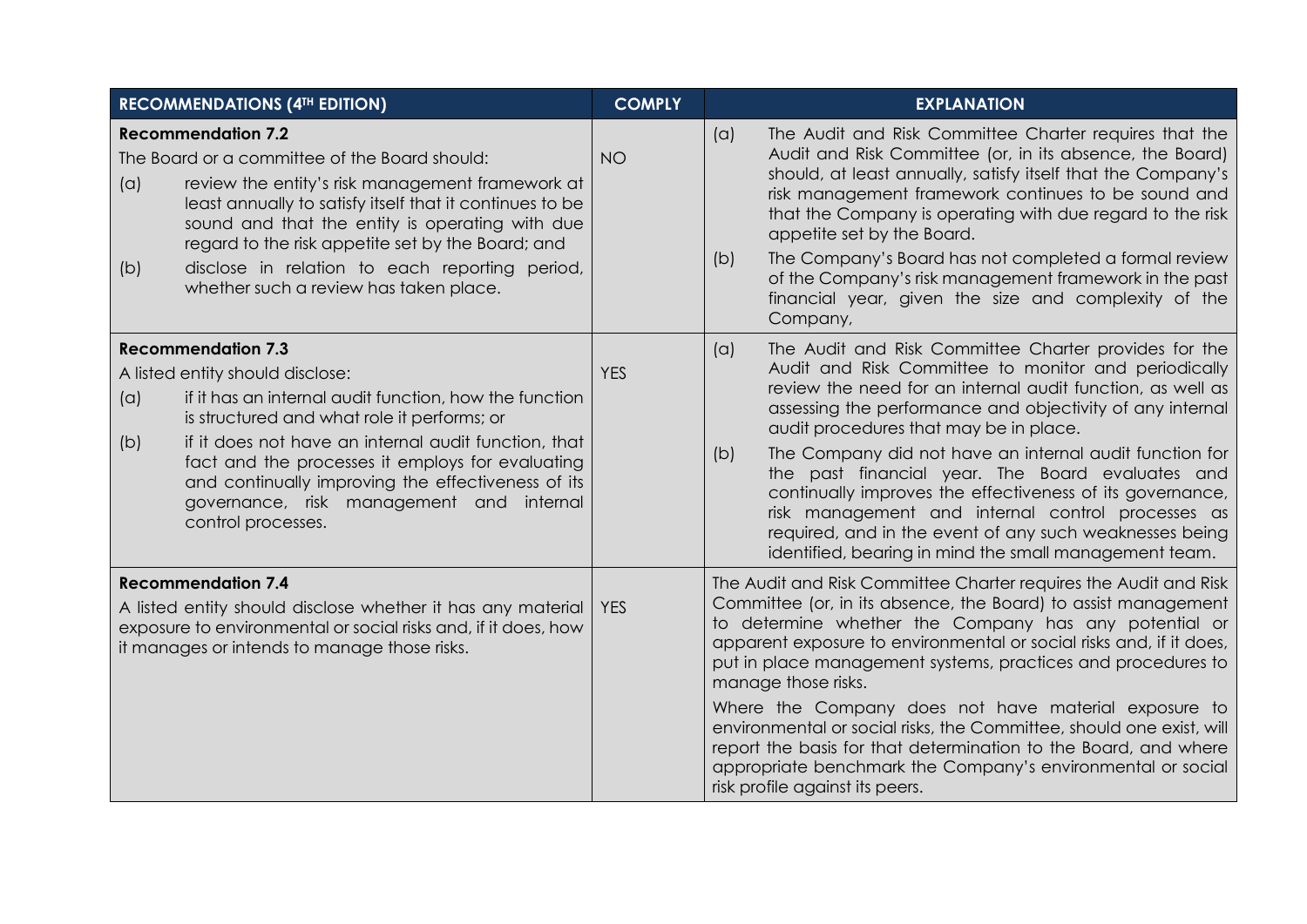| <b>RECOMMENDATIONS (4TH EDITION)</b>                                                                                                                                                                                                       |                                                                                                                                                                                                                                                                                                                                                                                                                              | <b>COMPLY</b>           | <b>EXPLANATION</b>                                                                                                                                                                                                                                                                                                                                                                                                                                                                                                                                                                                                               |  |  |  |  |
|--------------------------------------------------------------------------------------------------------------------------------------------------------------------------------------------------------------------------------------------|------------------------------------------------------------------------------------------------------------------------------------------------------------------------------------------------------------------------------------------------------------------------------------------------------------------------------------------------------------------------------------------------------------------------------|-------------------------|----------------------------------------------------------------------------------------------------------------------------------------------------------------------------------------------------------------------------------------------------------------------------------------------------------------------------------------------------------------------------------------------------------------------------------------------------------------------------------------------------------------------------------------------------------------------------------------------------------------------------------|--|--|--|--|
|                                                                                                                                                                                                                                            |                                                                                                                                                                                                                                                                                                                                                                                                                              |                         | The Company, including its subsidiaries, does not have a material<br>exposure to environmental or social risks. At 30 June 2021 the<br>Company's carrying value of its investment in an associate in the<br>oil and gas exploration industry only represented 12.5% of its assets.                                                                                                                                                                                                                                                                                                                                               |  |  |  |  |
| Principle 8: Remunerate fairly and responsibly                                                                                                                                                                                             |                                                                                                                                                                                                                                                                                                                                                                                                                              |                         |                                                                                                                                                                                                                                                                                                                                                                                                                                                                                                                                                                                                                                  |  |  |  |  |
|                                                                                                                                                                                                                                            | <b>Recommendation 8.1</b>                                                                                                                                                                                                                                                                                                                                                                                                    |                         |                                                                                                                                                                                                                                                                                                                                                                                                                                                                                                                                                                                                                                  |  |  |  |  |
| (a)                                                                                                                                                                                                                                        | The Board of a listed entity should:<br>have a remuneration committee which:<br>has at least three members, a majority of<br>(i)<br>whom are independent Directors; and<br>is chaired by an independent Director,<br>(ii)<br>and disclose:<br>(iii)<br>the charter of the committee;<br>the members of the committee; and<br>(iv)<br>as at the end of each reporting period, the<br>(v)<br>number of times the committee met | <b>NO</b><br><b>YES</b> | The Company's Corporate Governance Plan contains a<br>(a)<br>Remuneration Committee Charter that provides for the<br>creation of a Remuneration Committee (if it is considered<br>it will benefit the Company), with at least two members, a<br>majority of whom are be independent Directors, and<br>which must be chaired by an independent Director. The<br>Company did not have a Remuneration Committee for the<br>past financial year as the Board did not consider the<br>Company would benefit from its establishment, and does<br>not currently have one.<br>In accordance with the Company's Board Charter, the<br>(b) |  |  |  |  |
| (b)                                                                                                                                                                                                                                        | throughout the period and the individual<br>attendances of the members at those<br>meetings; or<br>if it does not have a remuneration committee,<br>disclose that fact and the processes it employs for<br>setting the level and composition of remuneration<br>for Directors and senior executives and ensuring<br>that such remuneration is appropriate and not<br>excessive.                                              | <b>YES</b>              | Board carries out the duties that would ordinarily be carried<br>out by the Remuneration Committee under the<br>Remuneration Committee Charter to set the level and<br>composition of remuneration for Directors and senior<br>executives and ensuring that such remuneration is<br>appropriate and not excessive. The Board devotes time to<br>assess the level and composition of remuneration for<br>Directors and senior executives.                                                                                                                                                                                         |  |  |  |  |
| <b>Recommendation 8.2</b><br>A listed entity should separately disclose its policies and<br>practices regarding the remuneration of non-executive<br>Directors and the remuneration of executive Directors and<br>other senior executives. |                                                                                                                                                                                                                                                                                                                                                                                                                              | <b>YES</b>              | The Company's Corporate Governance Plan requires the Board<br>to disclose its policies and practices regarding the remuneration<br>of Directors and senior executives, which is disclosed in the<br>remuneration report contained in the Company's June 2021<br>Annual Report.                                                                                                                                                                                                                                                                                                                                                   |  |  |  |  |